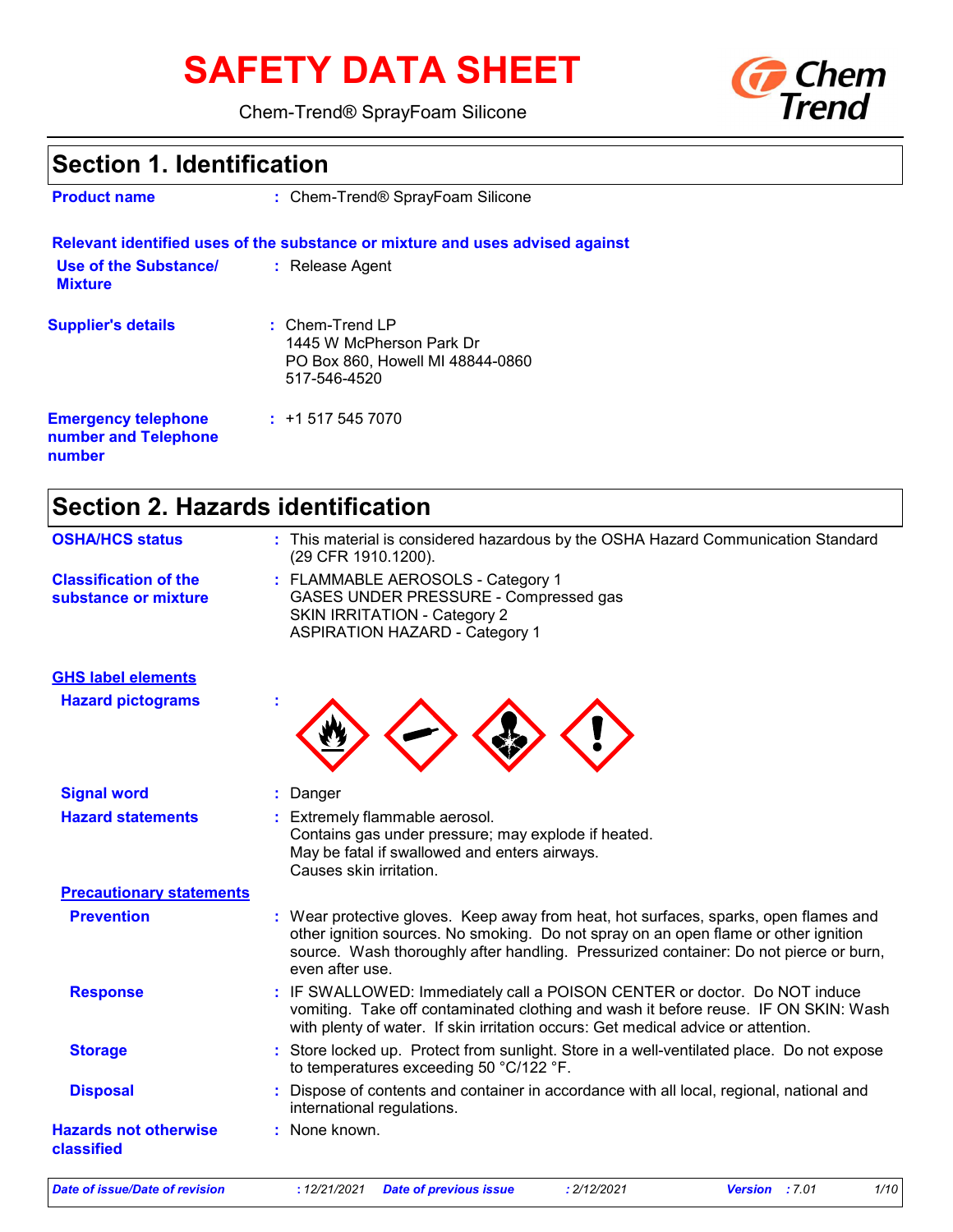# **Section 2. Hazards identification**

# **Section 3. Composition/information on ingredients**

**Substance/mixture :** Mixture

| <b>Ingredient name</b>  | $\prime$   | <b>CAS number</b> |
|-------------------------|------------|-------------------|
| Light aliphatic naphtha | l≥50 - ≤75 |                   |

# **Section 4. First aid measures**

### Get medical attention immediately. Call a poison center or physician. Wash out mouth with water. Remove dentures if any. Remove victim to fresh air and keep at rest in a position comfortable for breathing. If material has been swallowed and the exposed person is conscious, give small quantities of water to drink. Stop if the exposed person feels sick as vomiting may be dangerous. Aspiration hazard if swallowed. Can enter lungs and cause damage. Do not induce vomiting. If vomiting occurs, the head should be kept low so that vomit does not enter the lungs. Never give anything by mouth to an unconscious person. If unconscious, place in recovery position and get medical attention immediately. Maintain an open airway. Loosen tight clothing such as a collar, tie, belt or waistband. **:** Immediately flush eyes with plenty of water, occasionally lifting the upper and lower eyelids. Check for and remove any contact lenses. Continue to rinse for at least 10 minutes. Get medical attention. Flush contaminated skin with plenty of water. Remove contaminated clothing and **:** shoes. Continue to rinse for at least 10 minutes. Get medical attention. Wash clothing before reuse. Clean shoes thoroughly before reuse. Remove victim to fresh air and keep at rest in a position comfortable for breathing. If **:** not breathing, if breathing is irregular or if respiratory arrest occurs, provide artificial respiration or oxygen by trained personnel. It may be dangerous to the person providing aid to give mouth-to-mouth resuscitation. Get medical attention if adverse health effects persist or are severe. If unconscious, place in recovery position and get medical attention immediately. Maintain an open airway. Loosen tight clothing such as a collar, tie, belt or waistband. **Eye contact Skin contact Inhalation Ingestion : Description of necessary first aid measures**

### **Most important symptoms/effects, acute and delayed**

| <b>Potential acute health effects</b> |                                                                                            |
|---------------------------------------|--------------------------------------------------------------------------------------------|
| Eye contact                           | : No known significant effects or critical hazards.                                        |
| <b>Inhalation</b>                     | No known significant effects or critical hazards.                                          |
| <b>Skin contact</b>                   | : Causes skin irritation.                                                                  |
| <b>Ingestion</b>                      | : May be fatal if swallowed and enters airways.                                            |
| <b>Over-exposure signs/symptoms</b>   |                                                                                            |
| Eye contact                           | : Adverse symptoms may include the following:<br>pain or irritation<br>watering<br>redness |
| <b>Inhalation</b>                     | : Adverse symptoms may include the following:<br>respiratory tract irritation<br>coughing  |
| <b>Skin contact</b>                   | : Adverse symptoms may include the following:<br>irritation<br>redness                     |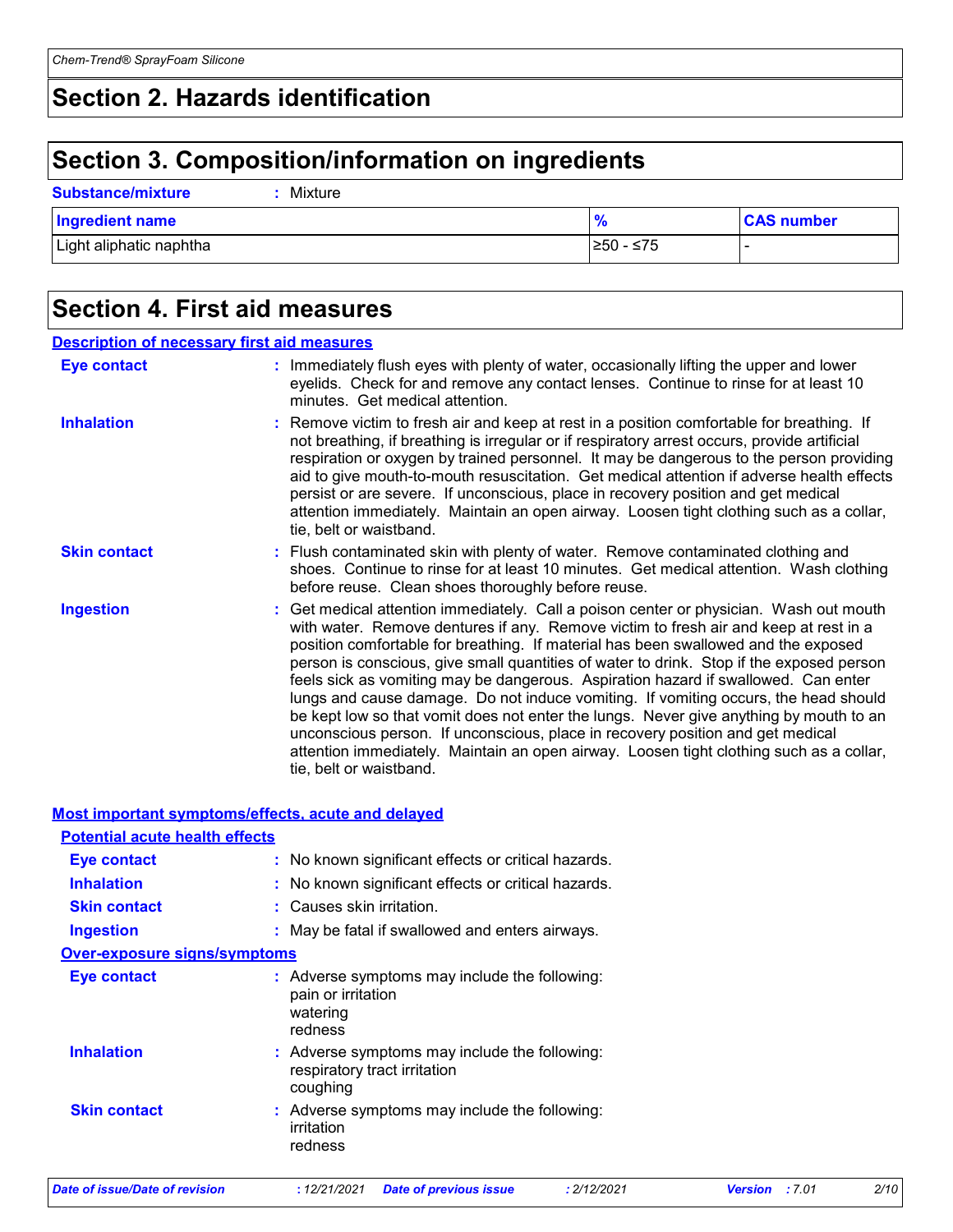# **Section 4. First aid measures**

**Ingestion Conservent in the symptoms may include the following:** nausea or vomiting

### **Indication of immediate medical attention and special treatment needed, if necessary**

| <b>Notes to physician</b>         | : Treat symptomatically. Contact poison treatment specialist immediately if large<br>quantities have been ingested or inhaled.                                                |
|-----------------------------------|-------------------------------------------------------------------------------------------------------------------------------------------------------------------------------|
| <b>Specific treatments</b>        | : No specific treatment.                                                                                                                                                      |
| <b>Protection of first-aiders</b> | : No action shall be taken involving any personal risk or without suitable training. It may<br>be dangerous to the person providing aid to give mouth-to-mouth resuscitation. |

**See toxicological information (Section 11)**

# **Section 5. Fire-fighting measures**

| <b>Extinguishing media</b>                               |                                                                                                                                                                                                                                                                                                                                                                                                                                                       |
|----------------------------------------------------------|-------------------------------------------------------------------------------------------------------------------------------------------------------------------------------------------------------------------------------------------------------------------------------------------------------------------------------------------------------------------------------------------------------------------------------------------------------|
| <b>Suitable extinguishing</b><br>media                   | : Use an extinguishing agent suitable for the surrounding fire.                                                                                                                                                                                                                                                                                                                                                                                       |
| <b>Unsuitable extinguishing</b><br>media                 | : None known.                                                                                                                                                                                                                                                                                                                                                                                                                                         |
| <b>Specific hazards arising</b><br>from the chemical     | : Extremely flammable aerosol. Runoff to sewer may create fire or explosion hazard. In<br>a fire or if heated, a pressure increase will occur and the container may burst, with the<br>risk of a subsequent explosion. Gas may accumulate in low or confined areas or travel<br>a considerable distance to a source of ignition and flash back, causing fire or explosion.<br>Bursting aerosol containers may be propelled from a fire at high speed. |
| <b>Hazardous thermal</b><br>decomposition products       | : Decomposition products may include the following materials:<br>carbon dioxide<br>carbon monoxide                                                                                                                                                                                                                                                                                                                                                    |
| <b>Special protective actions</b><br>for fire-fighters   | : Promptly isolate the scene by removing all persons from the vicinity of the incident if<br>there is a fire. No action shall be taken involving any personal risk or without suitable<br>training. Move containers from fire area if this can be done without risk. Use water<br>spray to keep fire-exposed containers cool.                                                                                                                         |
| <b>Special protective</b><br>equipment for fire-fighters | Fire-fighters should wear appropriate protective equipment and self-contained breathing<br>apparatus (SCBA) with a full face-piece operated in positive pressure mode.                                                                                                                                                                                                                                                                                |

# **Section 6. Accidental release measures**

|                                | <b>Personal precautions, protective equipment and emergency procedures</b>                                                                                                                                                                                                                                                                                                                                                                                                                                                                                                                                                                                                                                                                                                       |
|--------------------------------|----------------------------------------------------------------------------------------------------------------------------------------------------------------------------------------------------------------------------------------------------------------------------------------------------------------------------------------------------------------------------------------------------------------------------------------------------------------------------------------------------------------------------------------------------------------------------------------------------------------------------------------------------------------------------------------------------------------------------------------------------------------------------------|
| For non-emergency<br>personnel | : No action shall be taken involving any personal risk or without suitable training.<br>Evacuate surrounding areas. Keep unnecessary and unprotected personnel from<br>entering. In the case of aerosols being ruptured, care should be taken due to the rapid<br>escape of the pressurized contents and propellant. If a large number of containers are<br>ruptured, treat as a bulk material spillage according to the instructions in the clean-up<br>section. Do not touch or walk through spilled material. Shut off all ignition sources. No<br>flares, smoking or flames in hazard area. Avoid breathing vapor or mist. Provide<br>adequate ventilation. Wear appropriate respirator when ventilation is inadequate. Put<br>on appropriate personal protective equipment. |
|                                | For emergency responders : If specialized clothing is required to deal with the spillage, take note of any information in<br>Section 8 on suitable and unsuitable materials. See also the information in "For non-<br>emergency personnel".                                                                                                                                                                                                                                                                                                                                                                                                                                                                                                                                      |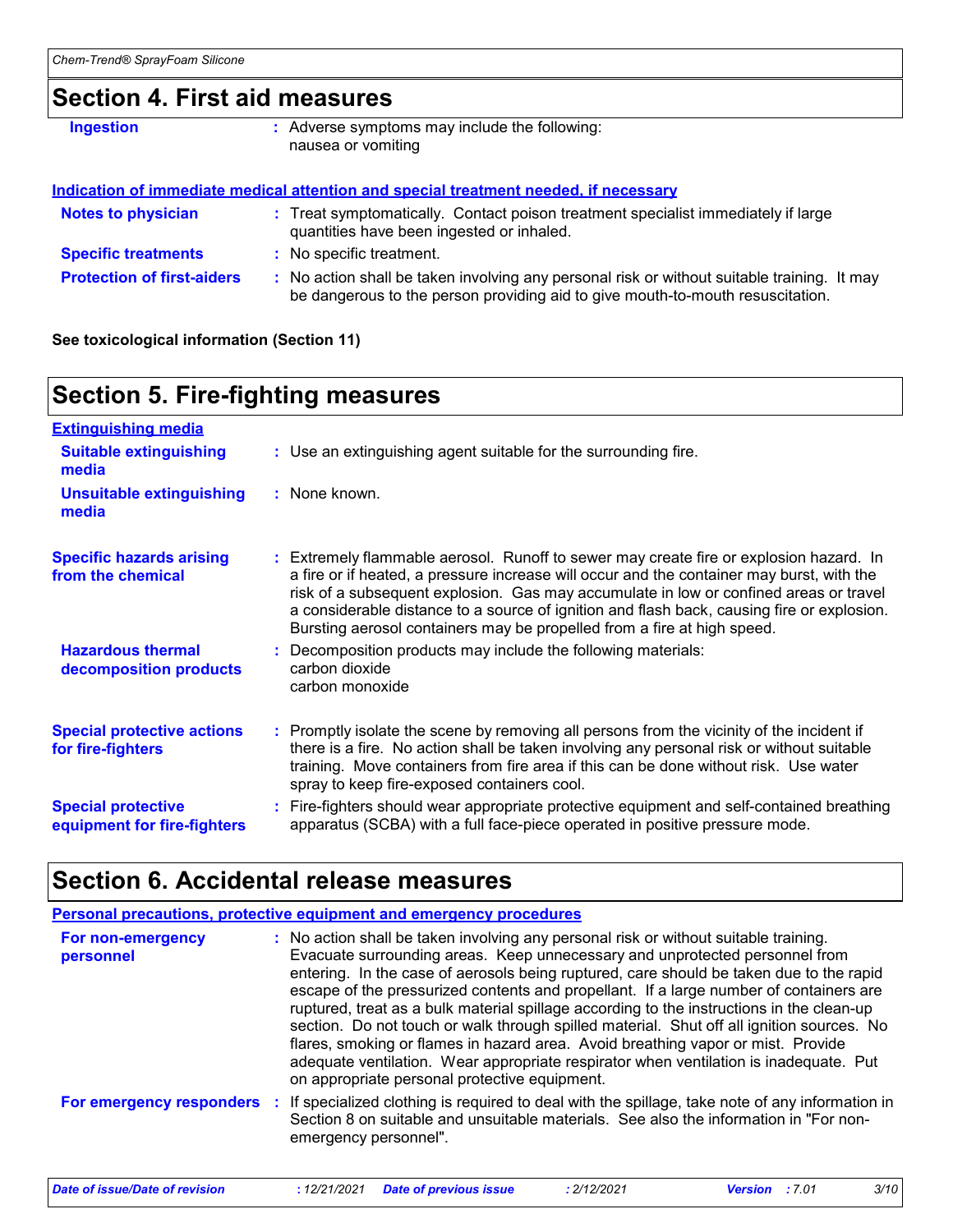# **Section 6. Accidental release measures**

**Environmental precautions**

**:** Avoid dispersal of spilled material and runoff and contact with soil, waterways, drains and sewers. Inform the relevant authorities if the product has caused environmental pollution (sewers, waterways, soil or air).

### **Methods and materials for containment and cleaning up**

Stop leak if without risk. Move containers from spill area. Use spark-proof tools and explosion-proof equipment. Approach release from upwind. Prevent entry into sewers, water courses, basements or confined areas. Wash spillages into an effluent treatment plant or proceed as follows. Contain and collect spillage with non-combustible, absorbent material e.g. sand, earth, vermiculite or diatomaceous earth and place in container for disposal according to local regulations (see Section 13). Dispose of via a licensed waste disposal contractor. Contaminated absorbent material may pose the same hazard as the spilled product. Note: see Section 1 for emergency contact information and Section 13 for waste disposal.

# **Section 7. Handling and storage**

**Precautions for safe handling**

| <b>Protective measures</b>                                                       | : Put on appropriate personal protective equipment (see Section 8). Pressurized<br>container: protect from sunlight and do not expose to temperatures exceeding 50°C. Do<br>not pierce or burn, even after use. Do not swallow. Avoid contact with eyes, skin and<br>clothing. Avoid breathing gas. Avoid breathing vapor or mist. Use only with adequate<br>ventilation. Wear appropriate respirator when ventilation is inadequate. Store and use<br>away from heat, sparks, open flame or any other ignition source. Use explosion-proof<br>electrical (ventilating, lighting and material handling) equipment. Use only non-sparking<br>tools. Empty containers retain product residue and can be hazardous. |
|----------------------------------------------------------------------------------|------------------------------------------------------------------------------------------------------------------------------------------------------------------------------------------------------------------------------------------------------------------------------------------------------------------------------------------------------------------------------------------------------------------------------------------------------------------------------------------------------------------------------------------------------------------------------------------------------------------------------------------------------------------------------------------------------------------|
| <b>Conditions for safe storage,</b><br>including any<br><b>incompatibilities</b> | Store in accordance with local regulations. Store away from direct sunlight in a dry, cool<br>and well-ventilated area, away from incompatible materials (see Section 10) and food<br>and drink. Protect from sunlight. Store locked up. Eliminate all ignition sources. Use<br>appropriate containment to avoid environmental contamination. See Section 10 for<br>incompatible materials before handling or use.                                                                                                                                                                                                                                                                                               |

# **Section 8. Exposure controls/personal protection**

### **Control parameters**

### **Occupational exposure limits**

None.

| <b>Appropriate engineering</b><br>controls       | : Use only with adequate ventilation. If user operations generate dust, fumes, gas, vapor<br>or mist, use process enclosures, local exhaust ventilation or other engineering controls<br>to keep worker exposure to airborne contaminants below any recommended or statutory<br>limits. The engineering controls also need to keep gas, vapor or dust concentrations<br>below any lower explosive limits. Use explosion-proof ventilation equipment. |  |
|--------------------------------------------------|------------------------------------------------------------------------------------------------------------------------------------------------------------------------------------------------------------------------------------------------------------------------------------------------------------------------------------------------------------------------------------------------------------------------------------------------------|--|
| <b>Environmental exposure</b><br><b>controls</b> | Emissions from ventilation or work process equipment should be checked to ensure<br>they comply with the requirements of environmental protection legislation. In some<br>cases, fume scrubbers, filters or engineering modifications to the process equipment<br>will be necessary to reduce emissions to acceptable levels.                                                                                                                        |  |
| <b>Individual protection measures</b>            |                                                                                                                                                                                                                                                                                                                                                                                                                                                      |  |
| <b>Eye/face protection</b>                       | : Safety eyewear complying with an approved standard should be used when a risk<br>assessment indicates this is necessary to avoid exposure to liquid splashes, mists,<br>gases or dusts. If contact is possible, the following protection should be worn, unless<br>the assessment indicates a higher degree of protection: chemical splash goggles.                                                                                                |  |
| Date of issue/Date of revision                   | : 12/21/2021<br><b>Date of previous issue</b><br>: 2/12/2021<br>Version : 7.01<br>4/10                                                                                                                                                                                                                                                                                                                                                               |  |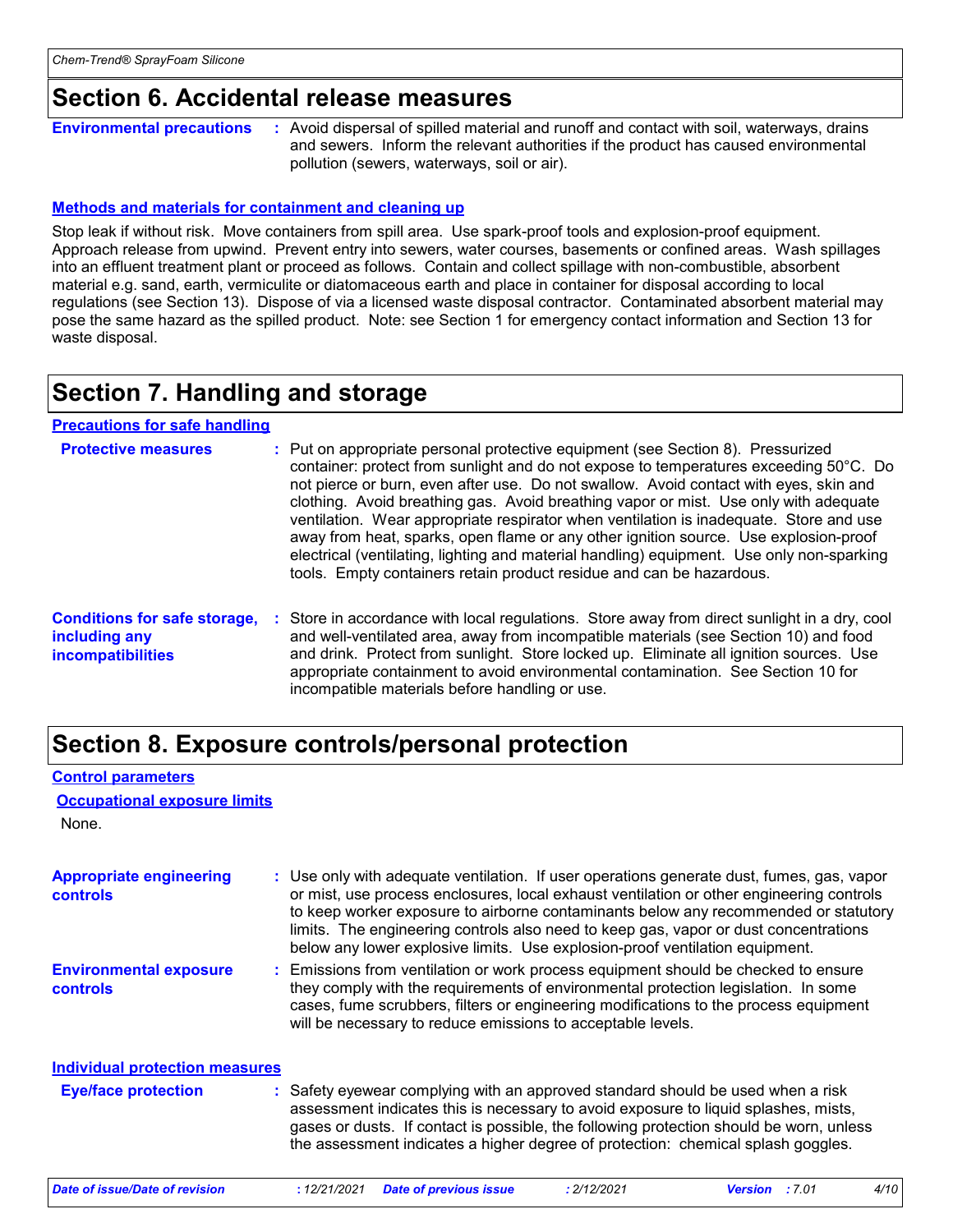# **Section 8. Exposure controls/personal protection**

| <b>Hand protection</b>        | : Chemical-resistant, impervious gloves complying with an approved standard should be<br>worn at all times when handling chemical products if a risk assessment indicates this is<br>necessary. Considering the parameters specified by the glove manufacturer, check<br>during use that the gloves are still retaining their protective properties. It should be<br>noted that the time to breakthrough for any glove material may be different for different<br>glove manufacturers. In the case of mixtures, consisting of several substances, the<br>protection time of the gloves cannot be accurately estimated. |
|-------------------------------|------------------------------------------------------------------------------------------------------------------------------------------------------------------------------------------------------------------------------------------------------------------------------------------------------------------------------------------------------------------------------------------------------------------------------------------------------------------------------------------------------------------------------------------------------------------------------------------------------------------------|
| <b>Body protection</b>        | : Personal protective equipment for the body should be selected based on the task being<br>performed and the risks involved and should be approved by a specialist before<br>handling this product. When there is a risk of ignition from static electricity, wear anti-<br>static protective clothing. For the greatest protection from static discharges, clothing<br>should include anti-static overalls, boots and gloves.                                                                                                                                                                                         |
| <b>Other skin protection</b>  | : Appropriate footwear and any additional skin protection measures should be selected<br>based on the task being performed and the risks involved and should be approved by a<br>specialist before handling this product.                                                                                                                                                                                                                                                                                                                                                                                              |
| <b>Respiratory protection</b> | : Based on the hazard and potential for exposure, select a respirator that meets the<br>appropriate standard or certification. Respirators must be used according to a<br>respiratory protection program to ensure proper fitting, training, and other important<br>aspects of use.                                                                                                                                                                                                                                                                                                                                    |

# **Section 9. Physical and chemical properties**

| <b>Physical state</b>                                            | Liquid. [Aerosol.]                                   | <b>Color</b>                        | Clear. Colorless                               |
|------------------------------------------------------------------|------------------------------------------------------|-------------------------------------|------------------------------------------------|
| <b>Odor</b>                                                      | Hydrocarbon.                                         | <b>Odor threshold</b>               | Not available.                                 |
| pH                                                               | Not applicable.                                      | <b>Melting point</b>                | Not available.                                 |
| <b>Boiling point</b>                                             | >93°C (>199.4°F)                                     | <b>Flash point</b>                  | Closed cup: $-9^{\circ}$ C (15.8 $^{\circ}$ F) |
| <b>Burning time</b>                                              | Not applicable.                                      | <b>Burning rate</b>                 | Not applicable.                                |
| <b>Evaporation rate</b>                                          | Not available.                                       | <b>Flammability (solid,</b><br>gas) | Not available.                                 |
| <b>Lower and upper</b><br>explosive (flammable)<br><b>limits</b> | Not available.                                       | <b>Vapor pressure</b>               | Not available.                                 |
| <b>Vapor density</b>                                             | Not available.                                       | <b>Relative density</b>             | 0.635                                          |
| <b>Solubility</b>                                                | Insoluble in the following<br>materials: cold water. | <b>Solubility in water</b>          | Not available.                                 |
| <b>Partition coefficient: n-</b><br>octanol/water                | Not available.                                       | <b>Auto-ignition</b><br>temperature | Not available.                                 |
| <b>Decomposition</b><br>temperature                              | Not available.                                       | <b>SADT</b>                         | Not available.                                 |
| <b>Viscosity</b>                                                 | Kinematic (40°C (104°F)): <0.2<br>$cm^2/s$ (<20 cSt) | <b>Volatility</b>                   | 94.8                                           |

| Lower and upper explosive (flammable) limits |
|----------------------------------------------|
| Naphtha (petroleum), hydrotreated light      |
| <b>Isobutane</b>                             |
| butane                                       |
| propane                                      |

Lower: 1.05% Upper: 7.6% Lower: 1.8% Upper: 8.4% Lower:  $1.8\%$  Upper:  $8.4\%$ Lower: 1.8% Upper: 8.4%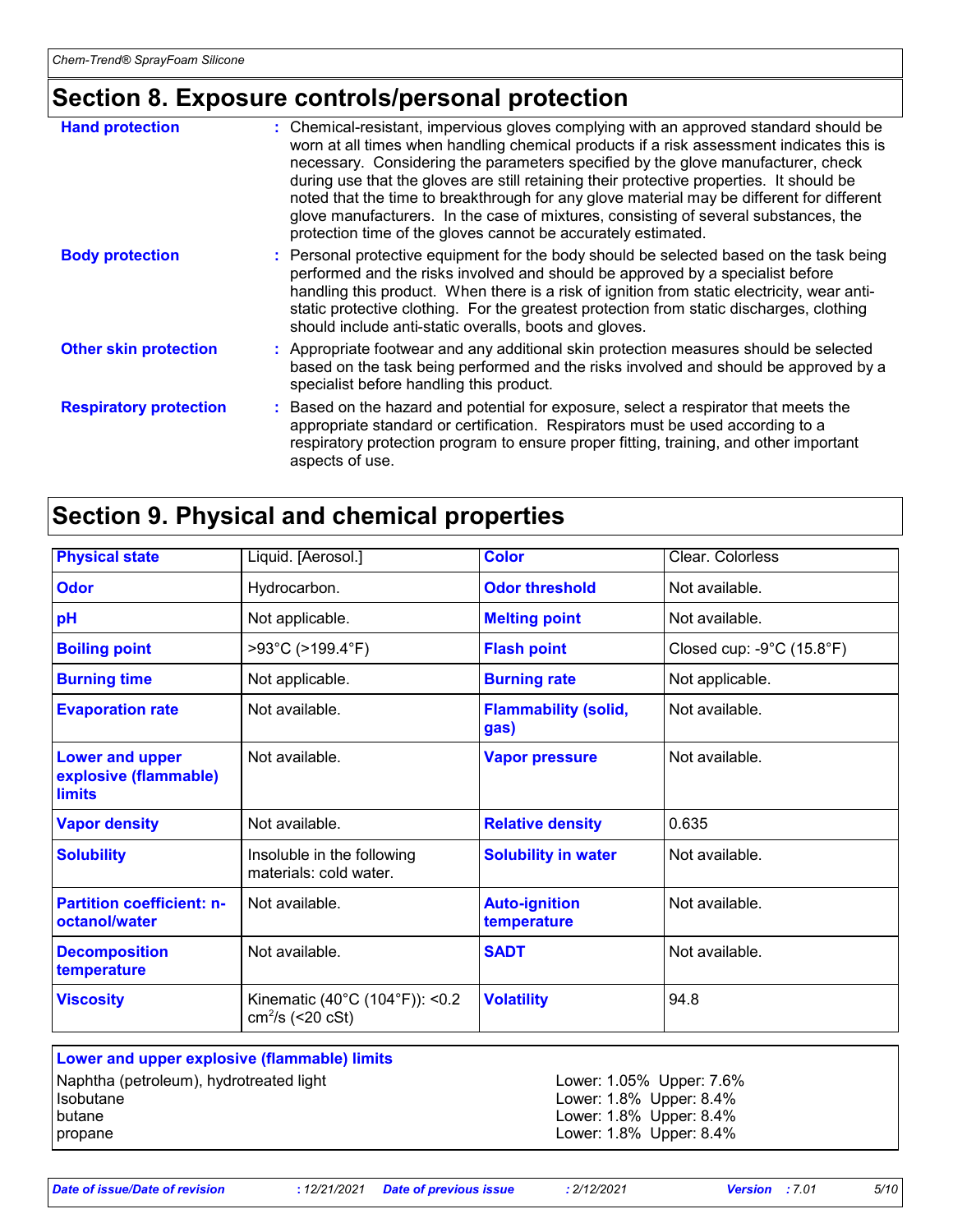# **Section 9. Physical and chemical properties**

| <b>Aerosol product</b>                                      |                |                                                               |                |  |
|-------------------------------------------------------------|----------------|---------------------------------------------------------------|----------------|--|
| <b>Type of aerosol</b>                                      | Spray          | <b>Heat of combustion</b>                                     | 18.28 kJ/g     |  |
| <b>Ignition distance</b>                                    | Not available. | <b>Enclosed space</b><br><b>ignition - Time</b><br>equivalent | Not available. |  |
| <b>Enclosed space</b><br>ignition - Deflagration<br>density | Not available. | <b>Flame height</b>                                           | Not available. |  |
| <b>Flame duration</b>                                       | Not available. |                                                               |                |  |

| <b>Section 10. Stability and reactivity</b>  |  |                                                                                              |  |  |
|----------------------------------------------|--|----------------------------------------------------------------------------------------------|--|--|
| <b>Reactivity</b>                            |  | : No specific test data related to reactivity available for this product or its ingredients. |  |  |
| <b>Chemical stability</b>                    |  | : The product is stable.                                                                     |  |  |
| <b>Possibility of hazardous</b><br>reactions |  | : Under normal conditions of storage and use, hazardous reactions will not occur.            |  |  |
| <b>Conditions to avoid</b>                   |  | : Avoid all possible sources of ignition (spark or flame).                                   |  |  |
| <b>Incompatible materials</b>                |  | : No specific data.                                                                          |  |  |
| <b>Hazardous decomposition</b><br>products   |  | : Formaldehyde and silicon dioxide may be evolved at elevated temperatures.                  |  |  |

# **Section 11. Toxicological information**

| <b>Information on toxicological effects</b>      |                                                     |                      |  |
|--------------------------------------------------|-----------------------------------------------------|----------------------|--|
| <b>Acute toxicity</b>                            |                                                     |                      |  |
| Not available.                                   |                                                     |                      |  |
| <b>Irritation/Corrosion</b>                      | : Causes skin irritation.                           |                      |  |
| <b>Sensitization</b>                             | : No known significant effects or critical hazards. |                      |  |
| <b>Mutagenicity</b>                              | : No known significant effects or critical hazards. |                      |  |
| <b>Carcinogenicity</b>                           | : No known significant effects or critical hazards. |                      |  |
| <b>Reproductive toxicity</b>                     | : No known significant effects or critical hazards. |                      |  |
| <b>Teratogenicity</b>                            | : No known significant effects or critical hazards. |                      |  |
| Specific target organ toxicity (single exposure) |                                                     |                      |  |
| <b>Name</b>                                      |                                                     | <b>Target organs</b> |  |
| Light aliphatic naphtha                          |                                                     | Narcotic effects     |  |

| Date of issue/Date of revision |  |  |
|--------------------------------|--|--|
|                                |  |  |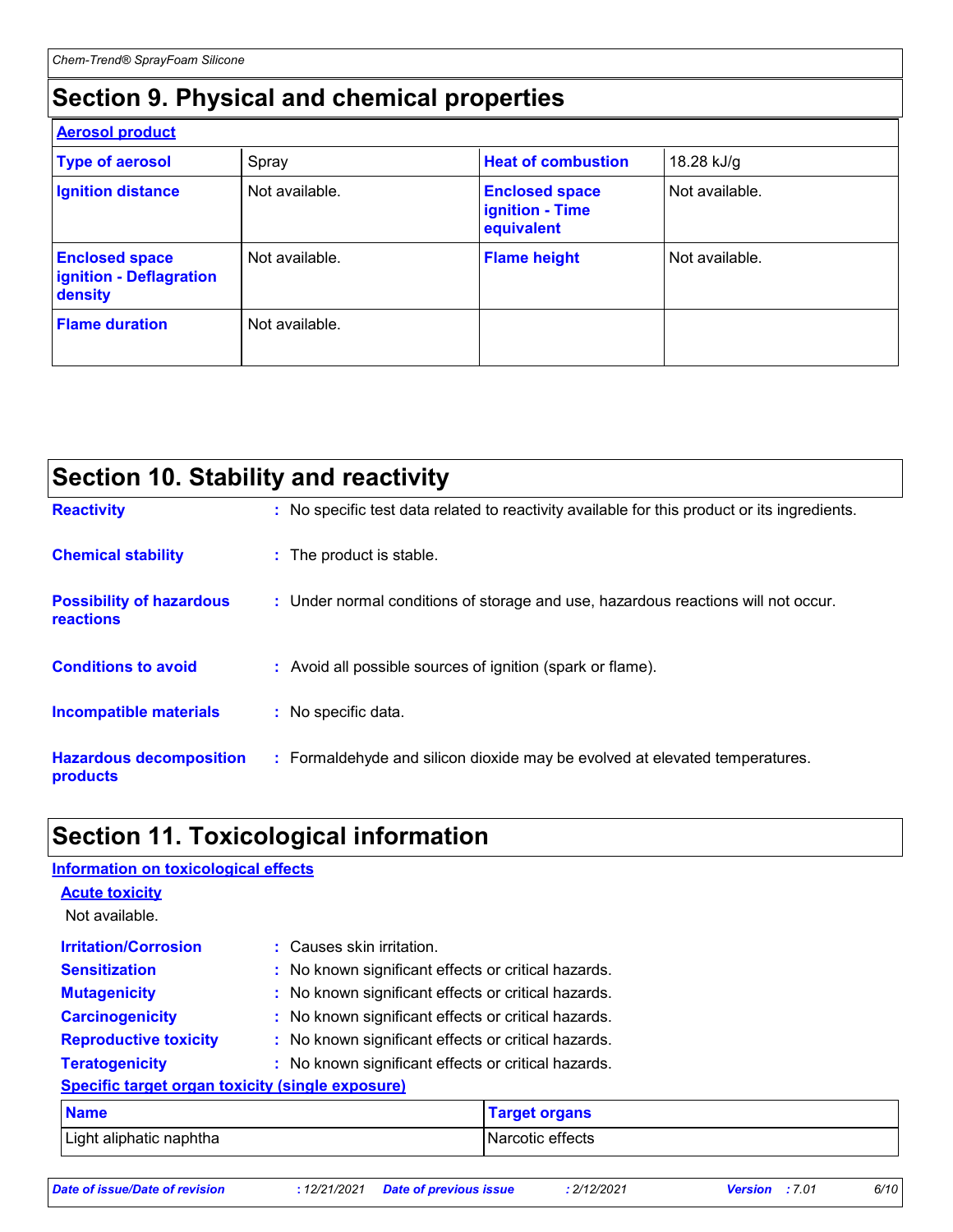# **Section 11. Toxicological information**

### **Specific target organ toxicity (repeated exposure)**

### Not available.

### **Aspiration hazard**

| <b>Name</b>             | ∣ Result                       |
|-------------------------|--------------------------------|
| Light aliphatic naphtha | ASPIRATION HAZARD - Category 1 |

| Information on the likely<br>routes of exposure | : Not available.                                    |
|-------------------------------------------------|-----------------------------------------------------|
| <b>Potential acute health effects</b>           |                                                     |
| Eye contact                                     | : No known significant effects or critical hazards. |

| <b>Inhalation</b>   | : No known significant effects or critical hazards. |
|---------------------|-----------------------------------------------------|
| <b>Skin contact</b> | : Causes skin irritation.                           |

### **Ingestion :** May be fatal if swallowed and enters airways.

### **Symptoms related to the physical, chemical and toxicological characteristics**

| <b>Eye contact</b>                                                                       | <b>Skin contact</b>                                                  |
|------------------------------------------------------------------------------------------|----------------------------------------------------------------------|
| Adverse symptoms may include the following:<br>pain or irritation<br>watering<br>redness | Adverse symptoms may include the following:<br>irritation<br>redness |
| <b>Inhalation</b>                                                                        | <b>Ingestion</b>                                                     |
| Adverse symptoms may include the following:<br>respiratory tract irritation<br>coughing  | Adverse symptoms may include the following:<br>nausea or vomiting    |

### **Delayed and immediate effects and also chronic effects from short and long term exposure**

| <b>Short term exposure</b>            |                  |
|---------------------------------------|------------------|
| <b>Potential immediate</b><br>effects | : Not available. |
| <b>Potential delayed effects</b>      | : Not available. |
| Long term exposure                    |                  |
| <b>Potential immediate</b><br>effects | : Not available. |
| <b>Potential delayed effects</b>      | : Not available. |

### **Numerical measures of toxicity**

**Acute toxicity estimates**

Not available.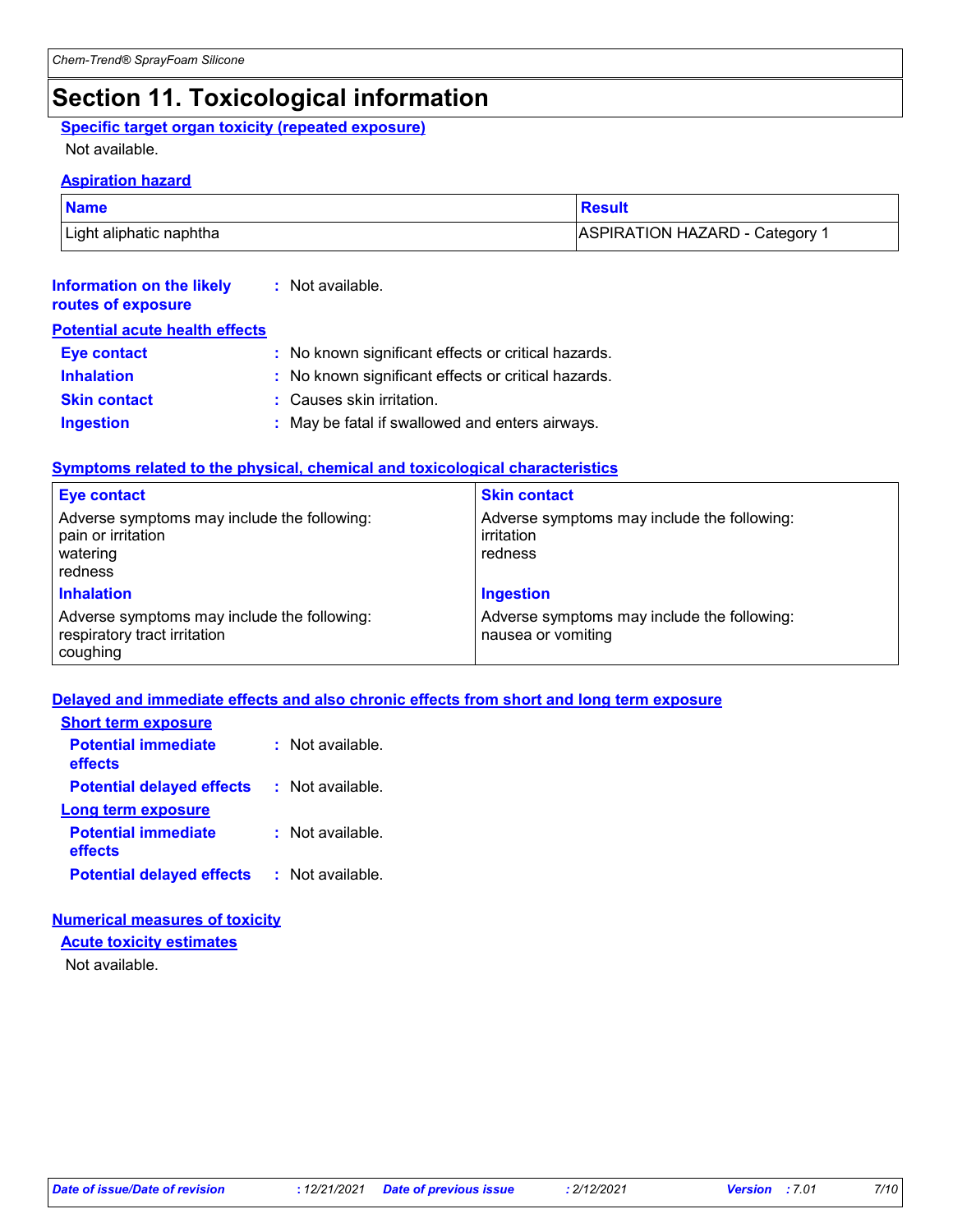# **Section 12. Ecological information**

No known significant effects or critical hazards.

# **Section 13. Disposal considerations**

The generation of waste should be avoided or minimized wherever possible. Disposal of this product, solutions and any by-products should at all times comply with the requirements of environmental protection and waste disposal legislation and any regional local authority requirements. Dispose of surplus and non-recyclable products via a licensed waste disposal contractor. Waste should not be disposed of untreated to the sewer unless fully compliant with the requirements of all authorities with jurisdiction. Waste packaging should be recycled. Incineration or landfill should only be considered when recycling is not feasible. This material and its container must be disposed of in a safe way. Empty containers or liners may retain some product residues. Do not puncture or incinerate container. **Disposal methods :**

# **Section 14. Transport information**

|                                      | <b>DOT</b><br><b>Classification</b> | <b>Bulk</b> | <b>TDG</b><br><b>Classification</b> | <b>IATA</b>              | <b>IMDG</b>     |
|--------------------------------------|-------------------------------------|-------------|-------------------------------------|--------------------------|-----------------|
| <b>UN number</b>                     | <b>UN1950</b>                       |             | <b>UN1950</b>                       | <b>UN1950</b>            | <b>UN1950</b>   |
| <b>UN proper</b><br>shipping name    | Aerosols                            |             | <b>AEROSOLS</b>                     | <b>AEROSOLS</b>          | <b>AEROSOLS</b> |
| <b>Transport</b><br>hazard class(es) | 2.1                                 | 2.1         | 2.1                                 | 2.1                      | 2.1             |
| <b>Packing group</b>                 | $\overline{\phantom{a}}$            |             | -                                   | $\overline{\phantom{0}}$ |                 |
| <b>Environmental</b><br>hazards      | No.                                 | No.         | No.                                 | No.                      | No.             |

**Emergency Response Guidebook (ERG):** 126

| <b>Additional information</b>  |                                                                                                                                                                                                                                                                          |                       |      |
|--------------------------------|--------------------------------------------------------------------------------------------------------------------------------------------------------------------------------------------------------------------------------------------------------------------------|-----------------------|------|
| <b>DOT Classification</b>      | : Limited quantity Yes.<br>Packaging instruction Exceptions: 306. Non-bulk: None. Bulk: None.<br>Quantity limitation Passenger aircraft/rail: 75 kg. Cargo aircraft: 150 kg.<br><b>Special provisions N82</b>                                                            |                       |      |
| <b>TDG Classification</b>      | : Product classified as per the following sections of the Transportation of Dangerous<br>Goods Regulations: 2.13-2.17 (Class 2).<br><b>Explosive Limit and Limited Quantity Index 1</b><br>Passenger Carrying Road or Rail Index 75<br><b>Special provisions 80, 107</b> |                       |      |
| <b>IMDG</b>                    | : Emergency schedules F-D, S-U<br>Special provisions 63, 190, 277, 327, 344, 381, 959                                                                                                                                                                                    |                       |      |
| <b>IATA</b>                    | : The environmentally hazardous substance mark may appear if required by other<br>transportation regulations.                                                                                                                                                            |                       |      |
|                                | Special precautions for user : Transport within user's premises: always transport in closed containers that are<br>upright and secure. Ensure that persons transporting the product know what to do in the<br>event of an accident or spillage.                          |                       |      |
| Date of issue/Date of revision | : 12/21/2021<br><b>Date of previous issue</b><br>: 2/12/2021                                                                                                                                                                                                             | <b>Version</b> : 7.01 | 8/10 |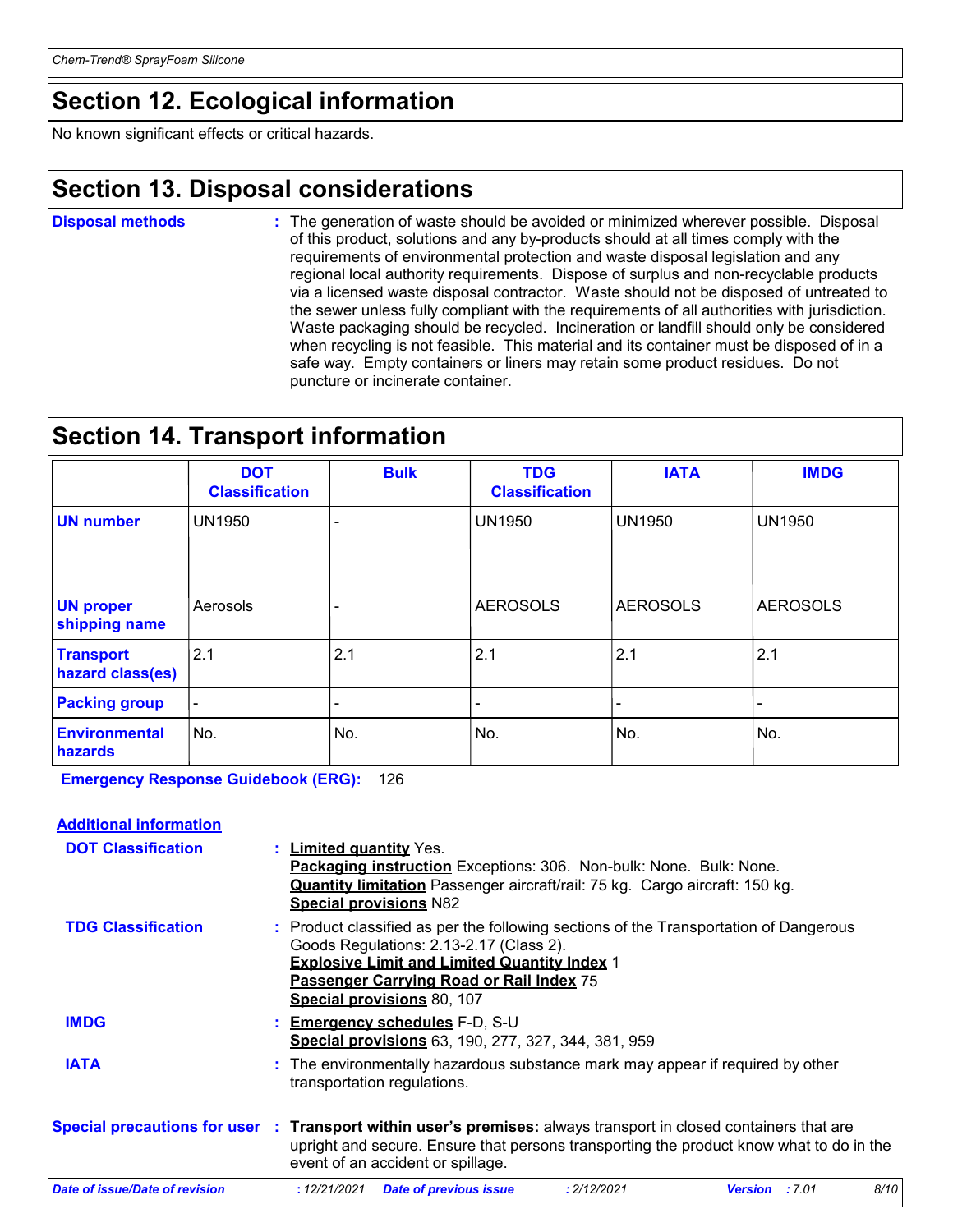# **Section 14. Transport information**

# **Section 15. Regulatory information**

| <b>Inventory list</b>                         |                                                                                                                                                            |
|-----------------------------------------------|------------------------------------------------------------------------------------------------------------------------------------------------------------|
| Canada                                        | : All components are listed or exempted.                                                                                                                   |
| <b>United States</b>                          | : All components are active or exempted.                                                                                                                   |
|                                               | <b>Clean Air Act Section 112(b) Hazardous Air Pollutants (HAPs)</b>                                                                                        |
| Not applicable.                               |                                                                                                                                                            |
| <b>SARA 302/304</b>                           |                                                                                                                                                            |
| <b>Composition/information on ingredients</b> |                                                                                                                                                            |
| No products were found.                       |                                                                                                                                                            |
| <b>SARA 304 RQ</b>                            | : Not applicable.                                                                                                                                          |
| <b>SARA 311/312</b>                           |                                                                                                                                                            |
| <b>Classification</b>                         | : FLAMMABLE AEROSOLS - Category 1<br>GASES UNDER PRESSURE - Compressed gas<br><b>SKIN IRRITATION - Category 2</b><br><b>ASPIRATION HAZARD - Category 1</b> |
| <b>State regulations</b>                      |                                                                                                                                                            |
| <b>Massachusetts</b>                          | : The following components are listed: PROPANE; BUTANE; ISOBUTANE                                                                                          |
| <b>New York</b>                               | : None of the components are listed.                                                                                                                       |
| <b>New Jersey</b>                             | : The following components are listed: PROPANE; BUTANE; Isobutane; PROPANE,<br>2-MFTHYI-                                                                   |
| <b>Pennsylvania</b>                           | : The following components are listed: PROPANE; BUTANE; PROPANE, 2-METHYL-                                                                                 |
| <b>California Prop. 65</b>                    |                                                                                                                                                            |

**A** WARNING: Reproductive Harm - www.P65Warnings.ca.gov.

# **Section 16. Other information**

| <b>Hazardous Material Information System (U.S.A.)</b> |  |  |                        |  |                            |  |                                  |  |  |
|-------------------------------------------------------|--|--|------------------------|--|----------------------------|--|----------------------------------|--|--|
| Health: 3                                             |  |  | <b>Flammability: 3</b> |  | <b>Physical hazards: 3</b> |  | <b>Personal protection Code:</b> |  |  |

| <b>History</b>                    |                                             |
|-----------------------------------|---------------------------------------------|
| Date of issue/Date of<br>revision | : 12/21/2021                                |
| Date of previous issue            | : 2/12/2021                                 |
| <b>Version</b>                    | : 7.01                                      |
| <b>Prepared by</b>                | : Chem-Trend Regulatory Affairs Department. |